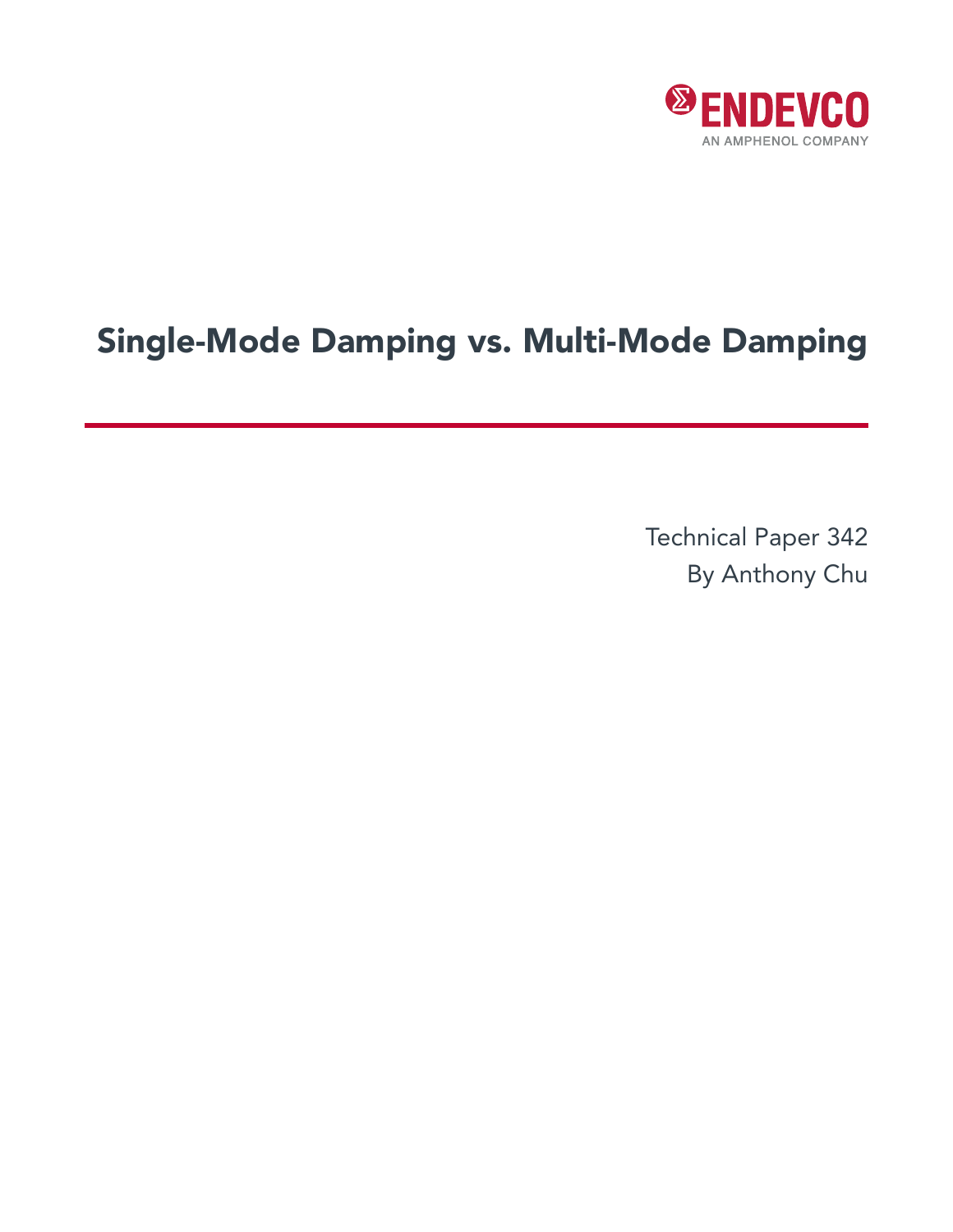In a traditional single degree of freedom (single mode) model, the primary natural frequency of the accelerometer is used to determine its transfer characteristics. Damping ratio of an  $\bigwedge$ accelerometer can range from almost undamped (<0.005 of natural frequency (= 0.5 x Sens @ fr /Sens @ fn). The term "damping ratio" is used by engineers to critical) to over-damped (>0.7 of critical). For approximation,  $\blacksquare$   $\blacksquare$   $\blacksquare$   $\blacksquare$   $\blacksquare$   $\blacksquare$   $\blacksquare$ the damping ratio is practically equal to half of the sensitivity  $\mathbf{W}^{\vee}$   $\mathbf{D}$ of the accelerometer at its reference frequency (typically at of the accelerometer at its reference requericy (typically at  $100$ Hz) divided by the sensitivity of the accelerometer at its can range from almost undamped (<0.005 of critical) to over-damped (>0.7 of critical). For



natural frequency (=  $0.5 \times$  Sens @ fr /Sens @ fn). The term "damping ratio" is used by engineers to assess how much damping is built into the accelerometer. To effectively control the sensor response near its resonance, damping ratio >0.7 is often used. The trade-off in applying over-damping design is that the "flat" amplitude response below the sensor resonance is greatly limited. Endevco has developed a multi-mode damping model in which the mechanism of the MEMS sensing system is tuned to make use of not only the primary resonance mode, but also its secondary resonance. Because the two resonances are designed to be closely spaced, their damping characteristics interact with each other to yield a desirable frequency response. The benefit of this interaction is an extended "flat" response up to a very high frequency that still retains a high degree of damping to control the amplification at its resonances. Since we are dealing with two resonance modes all at once, the typical damping ratio approximation, which is meant to describe the behavior of a single second order system, no longer applies. developed a very myn nequency that still retains a myn degree or damping to contri

In short, the term "damping ratio" typically associated with a single second order system is in short, the term champing ratio typically associated with a single second order system is<br>inadequate in describing the effectiveness of damping in a multi-mode damping design. Instead, one should pay attention to the actual frequency response of the sensor. The figure below shows the frequency response of a multi-mode damped accelerometer with primary resonance (1st mode)<br>under the calibration subset of a multi-mode damped accelerometer with primary resonance (1st mode) at 25kHz and secondary resonance (2nd mode) at 36kHz. Note these resonances are virtually unnoticeable in the calibration sweep because they have been effectively eliminated by careful sensor design tuning. This allows a usable bandwidth up to 40kHz which is unobtainable in previous the frequency response of a multi-mode damped accelerometer design. m describing the enectiveness of damping in a multi-mode damping design. instead, at 25kHz and secondary resonance (3nd  $\frac{1}{2}$  mode) at 36kHz. Note that 36kHz. Note that  $\frac{1}{2}$